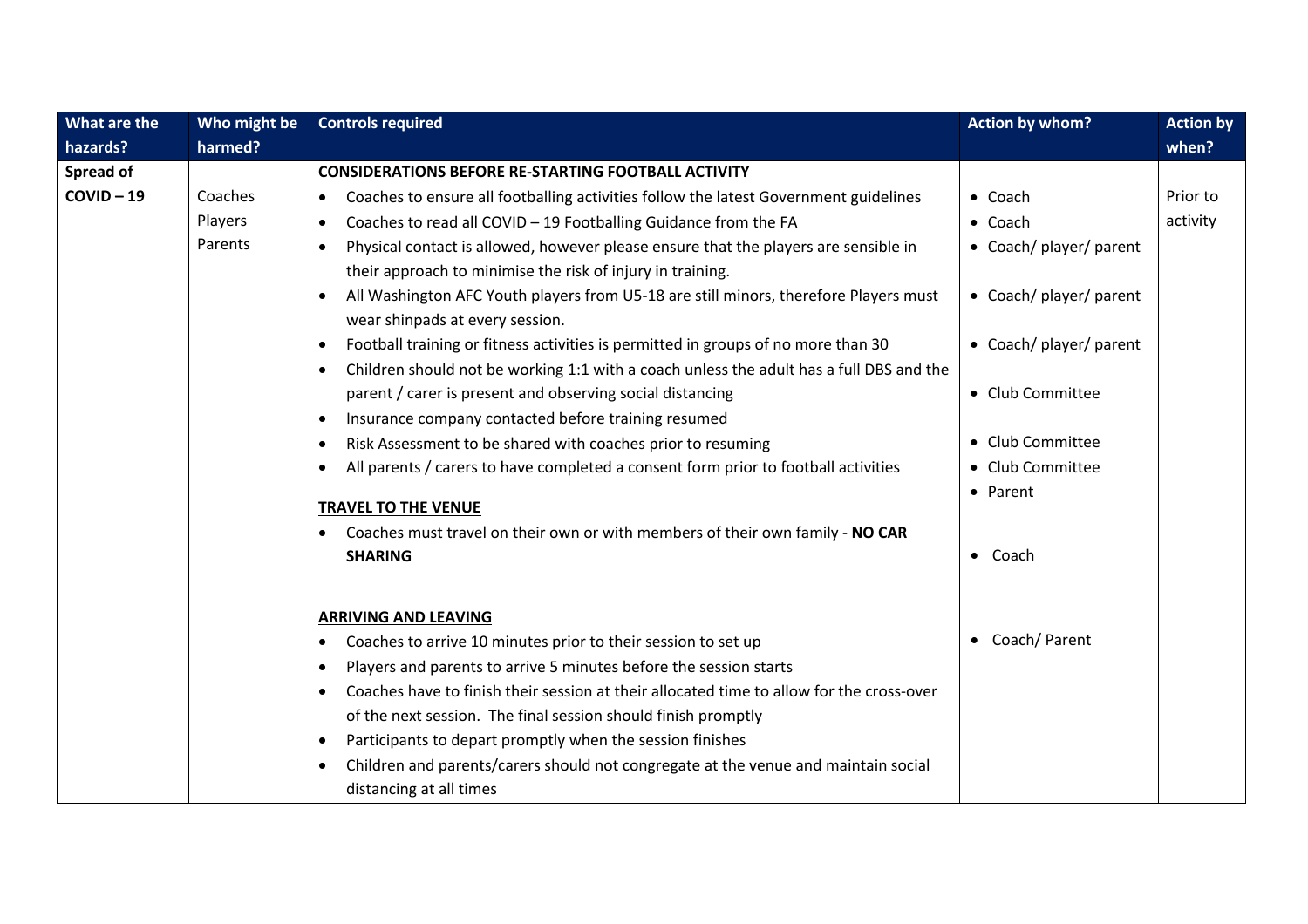| Only 1 parent is permitted inside the 9 a side gate for U6-U11 and must adhere to<br>$\bullet$      | • Coach                            |
|-----------------------------------------------------------------------------------------------------|------------------------------------|
| social distance. Players must arrive with laces done, in their training kit, must wear              | • Parent/ player                   |
| shin pads and ready to train                                                                        | • Coach/ parent/ player            |
| Parents of U12-18 will not be allowed inside the 9 a side area due to large numbers in<br>$\bullet$ |                                    |
| the playing squads. Parents are encouraged to park at the 11 a side pitches and walk                | • Coach/Parent                     |
| with their child(ren) to training at the 9 a side pitch                                             | • Coach/Parent                     |
| SELF CHECKS BEFORE ATTENDING A PLANNED TRAINING SESSION                                             |                                    |
| • Coaches and children to self-check to prevent the transmission among people who are               | • Coach/ Parent                    |
| unaware that they are carriers of the virus                                                         |                                    |
| • Self-checks will identify if anyone has:                                                          |                                    |
| High temperature (above 37.8°c)                                                                     | • Coach/Parent                     |
| A new continuous cough                                                                              |                                    |
| Shortness of breath or a sore throat                                                                |                                    |
| Loss or change in normal sense of taste or smell                                                    |                                    |
| Is feeling unwell                                                                                   | Coach/ parent                      |
| Players need to undertake a thorough warm - up so as to decrease the risk of injury<br>$\bullet$    |                                    |
| Players and coaches to bring their own named water bottles and named hand sanitiser.<br>٠           |                                    |
| <b>THEY MUST NOT SHARE</b>                                                                          |                                    |
| • The Club will provide hand sanitiser at the gate if a child has forgot their own, however         |                                    |
| they must bring their own.                                                                          |                                    |
| Queue Management will be 2m apart when entering the facility<br>$\bullet$                           |                                    |
| Toilets facilities will be open, however we still encourage players to use the toilets at           |                                    |
| home. Players of any age must not use the trees/ bushes or go behind the building.                  | Coach/ parent/ player<br>$\bullet$ |
| Before, during and after the activity, players and coaches to wash their hands or use               |                                    |
| hand sanitiser                                                                                      | Parent/ player<br>$\bullet$        |
| Follow Public Health England guidance if a COVID case is reported during a training<br>$\bullet$    | Club Committee                     |
| session                                                                                             |                                    |
|                                                                                                     |                                    |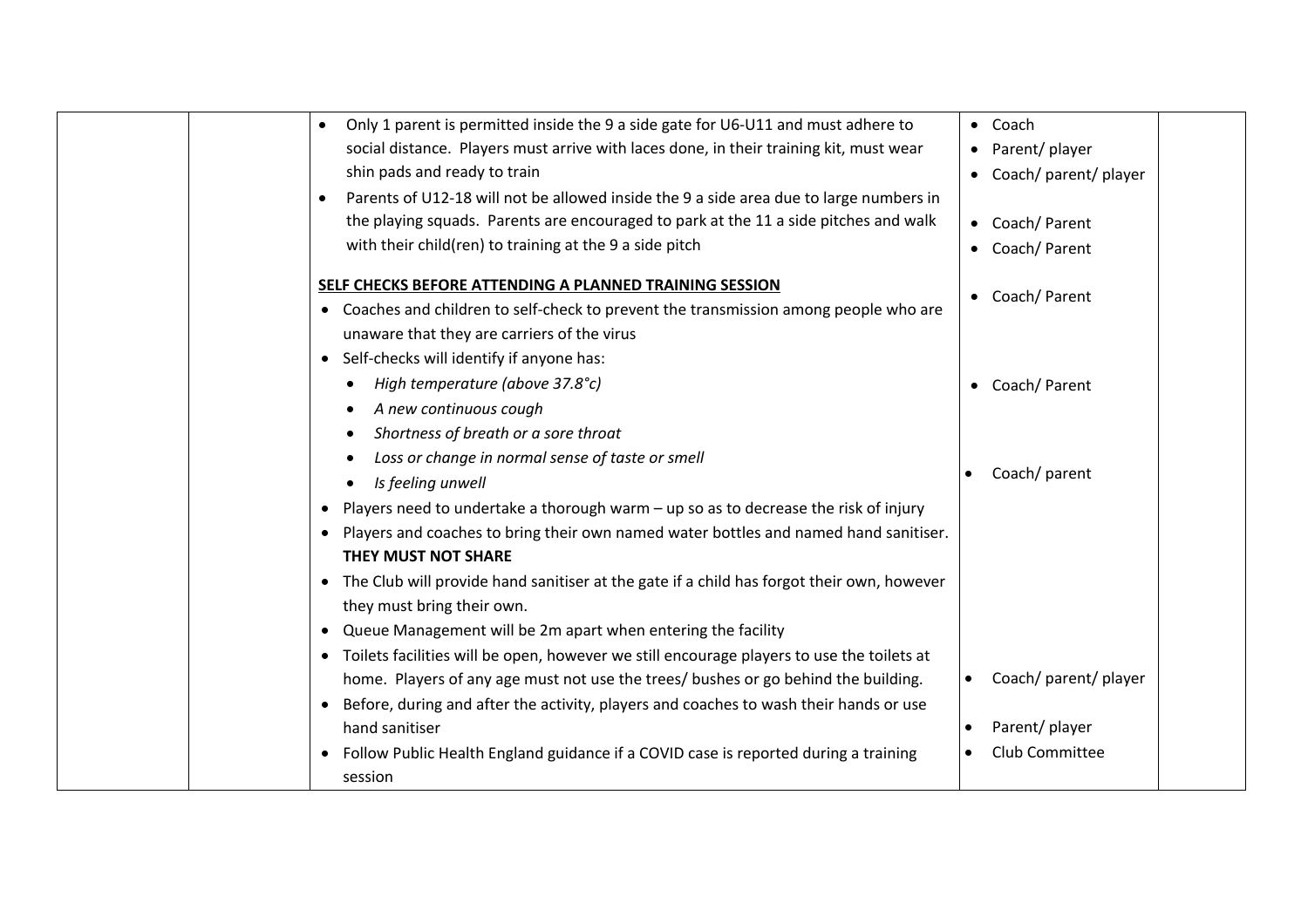| • Players to be encouraged to cough or sneeze into a tissue or upper sleeve and advise to                 |           | Coach/ parent/ player   |
|-----------------------------------------------------------------------------------------------------------|-----------|-------------------------|
| not touch their face                                                                                      |           | Player                  |
| If a child becomes symptomatic during the session, they should be removed<br>$\bullet$                    |           |                         |
| immediately and taken home                                                                                |           | Coach/ player           |
|                                                                                                           |           |                         |
| <b>DURING THE SESSION</b>                                                                                 |           | Club Committee          |
| Social distancing does not permit handshakes, high fives or group celebrations.                           |           |                         |
| Bibs if they are used during the session, then they must be washed before they are                        | $\bullet$ | Coach/ parent/ player   |
| used again for the following session                                                                      |           |                         |
| No Goals or poles to be used during the session to minimise and reduce the equipment $\cdot$<br>$\bullet$ |           | Parent/player           |
| being used as per FA guideline                                                                            |           |                         |
| Coaches can use their own poles to bring to training but must be cleaned before and                       |           |                         |
| after the session                                                                                         |           |                         |
| Shooting practice can take place during sessions, goalkeepers must wear gloves. No                        |           |                         |
| player should go play in goal if they do not wear gloves                                                  |           | Coach/ parent/ player   |
| No spitting and or water spitting is allowed<br>$\bullet$                                                 |           | <b>Head of Football</b> |
| No chewing gum is allowed during a training session<br>$\bullet$                                          |           |                         |
| No coaches should join in any coaching sessions as per The FA Safeguarding Policy                         |           |                         |
| To make up numbers                                                                                        |           | Club Committee          |
| Lay the ball off in passing or shooting practices                                                         |           |                         |
| Joining in games                                                                                          |           | Coach                   |
| Equipment to be handled as little as possible. Players will be encouraged to use their<br>$\bullet$       |           |                         |
| feet. Where equipment is handled by more than one person, hand sanitiser to be used                       |           |                         |
| If a child U5-U11 is injured, the coach can assist with a member of their household can                   |           | Coach                   |
| assist to aid them, other players are to be socially distant.                                             |           |                         |
| If a child U12-U18 is injured, the coach is to assist with first aid treatment<br>$\bullet$               |           | Coach                   |
| If the injury is life or limb threatening, then it may be necessary to break guidelines to<br>$\bullet$   |           |                         |
| provide emergency care. Players will be designated to a safe area                                         |           | Coach/Player            |